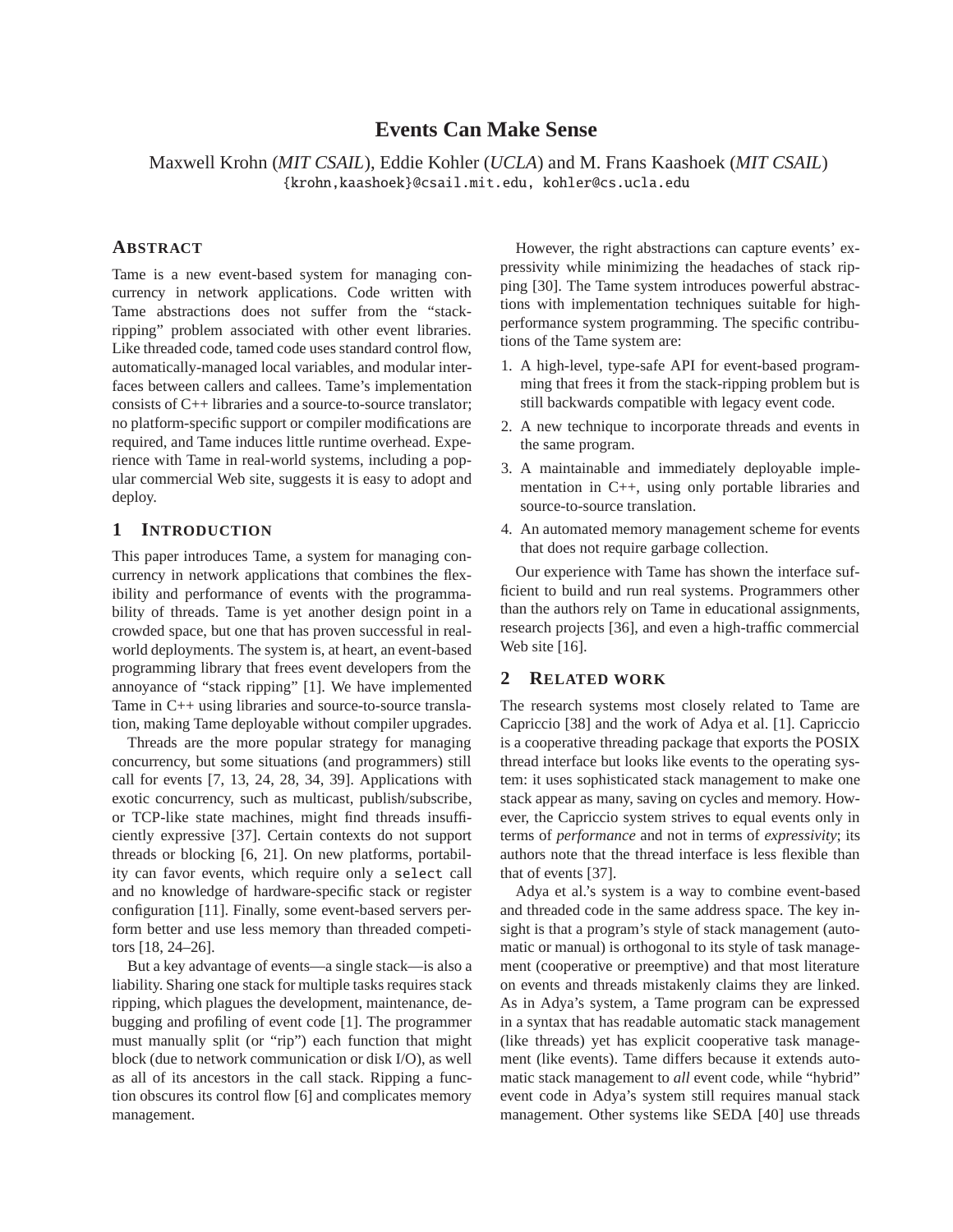and events in concert to achieve flexible scheduling and intraprocess concurrency. Tame is complementary to such hybrid systems and can be used as an implementation technique to simplify their event code.

Many other systems attempt to improve threads' scalability and efficiency. NPTL in Linux [9] and I/O completion ports in Windows [22] improve the performance of kernel threads; we compare Tame with NPTL in our evaluation. Practical user-level cooperative threading packages include Gnu PTH, which focuses on portability [12], and StateThreads, which focuses on performance [31].

Existing practical event libraries fall into several categories. The most primitive, such as libevent [27], focus exclusively on abstracting the interface to OS events (i.e., select vs. poll vs. epoll vs. kqueue), and don't simplify the construction of higher-level events, such as RPC completions. The event libraries integrated with GUI toolkits, such as Motif, GTK+, and Qt, support higherlevel events, but are of course tuned for GUIs rather than general systems programming. The type-safe *libasync* event library for  $C_{++}$  is the basis of our work [21, 41].

The protothreads C-preprocessor library [11] gives the illusion of threads with only one stack. Protothreads are useful in resource-constrained settings such as embedded devices and sensor networks, but lacking stacks or closures, they must use global variables to retain state and therefore are not suited to building composable APIs. The Tame system shares implementation techniques with protothreads and similar C coroutine libraries [10, 11], as well as the porch program checkpointer [29].

The Tame language semantics draw from a rich body of previous work on parallel programming [32]. Like condition variables [14], Tame's events allow signaling and synchronization between different parts of a program, but unlike condition variables, events do not require locks (or threads, for that matter). Many parallel programming languages have constructs similar to Tame's twait: Occam has PAR [17], and Pascal-FC has COBEGIN and COEND [8].

Tame also borrows ideas such as closures and function currying from functional languages like Lisp [33] and Haskell [15]. Previous work in modeling threads and concurrency in functional languages, such as Haskell and ML, has noted a correspondence between continuations and threads. A user-level thread scheduler essentially chooses among a set of active continuations; blocking adds the current continuation to this set and invokes the scheduler. For instance, Claessen uses monads in Haskell to implement threading [5]. Li and Zdancewic extend Claessen's technique to combine threads and events [20]. Concurrent ML (CML) uses continuations to build a set of concurrency primitives much like those of Tame [30]. Tame and CML have similar events, Tame's rendezvous shares some properties with CML's choose operator, and Tame's twait is analogous to CML's sync. There are differ-

```
// Threads
void wait_then_print_threads() {
   sleep(10); // blocks this function and all callersprintf("Done!");
}
// Tame primitives
tamed wait_then_print_tame() {
     tvars { rendezvous<> r; }
     event\ll e = mkevent(r); // allocate event on r<br>timer(10, e); // cause e to be triggered after 10 sec
                        \frac{1}{2} cause e to be triggered after 10 sec
     twait(r); // block until an event on r is triggered
                    // only blocks this function, not its callers!
     printf("Done!");
}
// Tame syntactic sugar
tamed wait_then_print_simple_tame() {
    twait { timer(10, mkevent()); }
   printf("Done!");
}
```
**Figure 1**: Three functions that print Done! after ten seconds. The first version uses threads; the second Tame version is essentially as readable.

ences in performance and function. CML events are effectively continuations and preserve the equivalent of an entire call stack, while Tame events preserve only the toplevel function's closure, and CML has no direct equivalent for Tame's user-supplied event IDs—instead the CML user must manipulate event objects directly. Tame's constructs have similar power but are efficiently implementable in conventional systems programming languages like C++.

### **3 TAME SEMANTICS**

Tame makes easy concurrency problems easy to express in events (as they were easy to express in threads). Figure 1 shows three implementations of a trivial function; the second Tame version is indeed close to the threaded version in code length and readability. The rest of this section describes the Tame primitives and syntactic sugar. We also show through examples how the full power of Tame simplifies the expression of *hard* concurrency problems, and how Tame allows users to develop composable solutions for concurrency problems (harder to express correctly in threads).

#### **3.1 Overview**

Tame introduces four related abstractions for handling concurrency: *events*, *wait points*, *rendezvous*, and *safe local variables*. They are expressed as software libraries whenever possible, and as language extensions (via source-to-source translation) when not.

First, each **event** object represents a future occurrence, such as the completion of a network read. When the expected occurrence actually happens—for instance, a packet arrives—the programmer *triggers* the event by calling its trigger method.

The mkevent function allocates an event of type event $(T$ , where  $T$  is a sequence of zero or more types.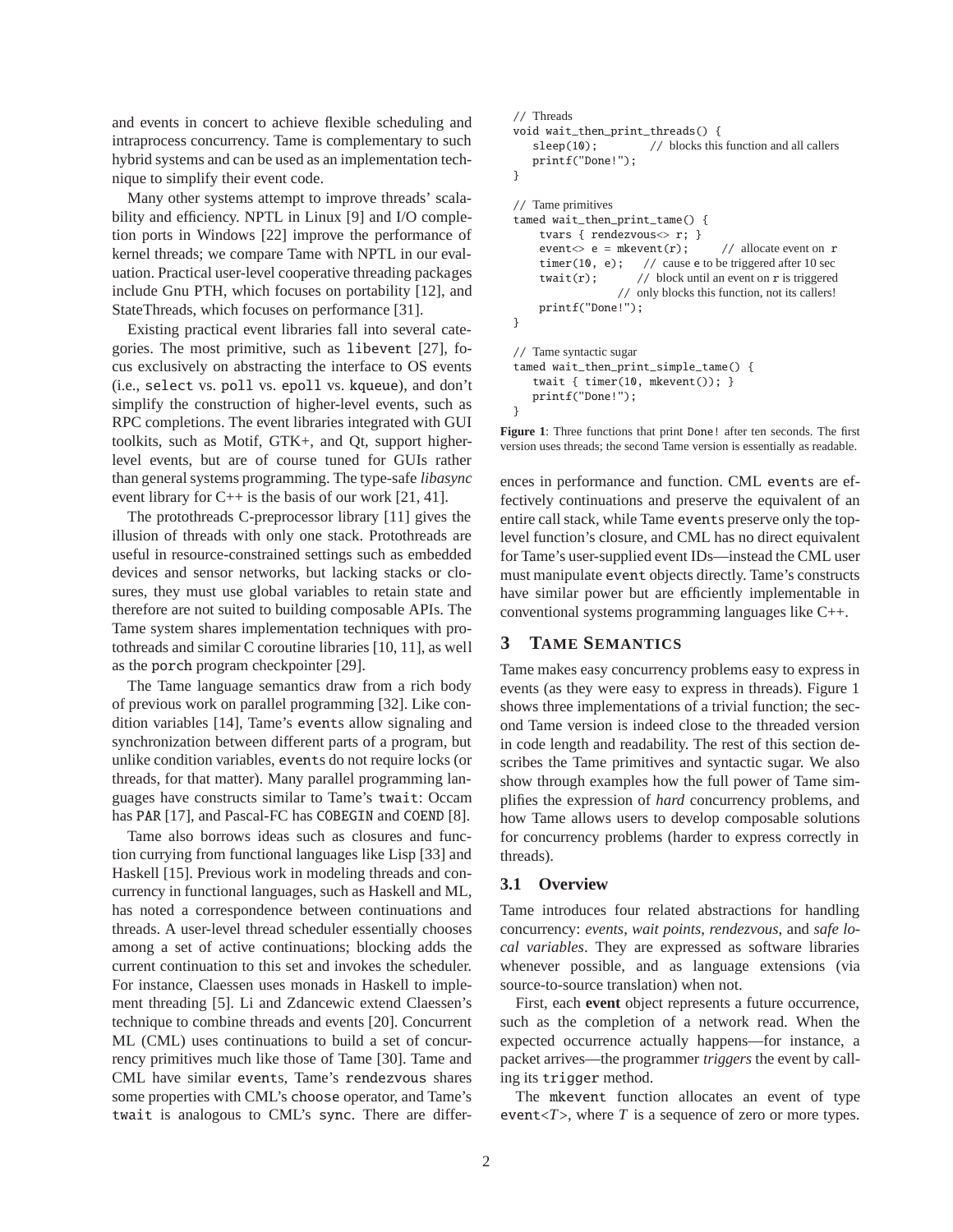This event's trigger method has the signature void trigger( $T$ ). Calling trigger( $v$ ) marks the event as having occurred, and passes zero or more results *v*, which are called *trigger values*, to whomever is expecting the event. For example:

```
rendezvous r; int i = 0;
event<int> e = mkevent(r, i);
e.trigger(100);
assert(i == 100); // assertion will succeed
```
When triggered, e's int trigger value is stored in i, whose type is echoed in e's type.

The **wait point** language extension, written twait, blocks the calling function until one or more events are triggered. Blocking causes a function to return to its caller, but the function does not complete: its execution point and local variables are preserved in memory. When an expected event occurs, the function "unblocks" and resumes processing at the wait point. By that time, of course, the function's original caller may have returned. Any function containing a wait point is marked with the tamed keyword, which informs the caller that the function can block.

The first, and more common, form of wait point is written "twait { *statements*; }". This executes the *statements*, then blocks until *all* events created by mkevent calls in the *statements* have triggered. For example, code like "twait { timer(10, mkevent()); }" should be read as "execute 'timer(10, mkevent())', then block until the created event has triggered"—or, since timer triggers its event argument after the given number of seconds has passed, simply as "block for 10 seconds". twait{} can implement many forms of event-driven control flow, including serial and parallel RPCs.

The second, more flexible form of wait point explicitly names a **rendezvous** object, which specifies the set of expected events relevant to the wait point. Every event object associates with one rendezvous. A wait point twait(r) unblocks when *any one* of rendezvous r's events occurs. Unblocking consumes the event and restarts the blocked function. The first form of wait point is actually syntactic sugar for the second: code like "twait { *statements*; }" expands into something like

```
{ rendezvous<> __r;
 statements; // where mkevent calls create events on __r
 while (not all \mathbf{r} events have completed)
   twait(\_r); }
```
The twait() form can also return information about *which* event occurred. A rendezvous of type rendezvous<*I*> accepts events with *event IDs* of type(s) *I*. Event IDs identify events in the same way thread IDs identify threads, except that event IDs have arbitrary, programmer-chosen types and values. A twait(r, *i*) statement then sets *i* to the ID(s) of the unblocking event.

Although wait points are analogous to blocking a thread until a condition variable is notified, blocking in Tame has a different meaning than in threads. A blocked threaded function's caller only resumes when the callee explicitly returns. In Tame, by contrast, a tamed function's caller resumes when the called function *either returns or blocks*. To allow its caller to distinguish returning from blocking, a tamed function will often accept an event argument, which it triggers when it returns. This trigger signals the function's completion. Here is a function that blocks, then returns an integer, in threads and in Tame:

| int block $f() \{$<br>$\ldots$ block $\ldots$<br>return 200: | tamed blockf(event <int> done) {<br/><math>\ldots</math> block <math>\ldots</math><br/><math>done. trigger(200)</math>;</int> |
|--------------------------------------------------------------|-------------------------------------------------------------------------------------------------------------------------------|
|                                                              |                                                                                                                               |
| $i = blockf()$ :                                             | twait { $block(f$ mkevent $(i)$ ; }                                                                                           |

In Tame, the caller uses twait to wait for blockf to return, and so must become tamed itself. Waiting for events thus trickles up the call stack until a caller doesn't care whether its callee returns or blocks. This property is related to stack ripping, but much simpler, since functions do not split into pieces. Threaded code avoids any such change at the cost of blocking *the entire call stack* whenever a function blocks. Single-function blocking gives Tame its event flavor, increases its flexibility, and reduces its overhead (only the relevant parts of the call stack are saved). We return to this topic in the next section.

When an event e is triggered, Tame queues a *trigger notification* for e's event ID on e's rendezvous r. This step also unblocks any function blocked on twait(r). Conversely,  $twait(r)$  checks for any queued trigger notifications on r. If one exists, it is dequeued and returned. Otherwise, the function blocks at that wait point; it will unblock and recheck the rendezvous once someone triggers a corresponding event. The top-level event loop cycles through unblocked functions, calling them in round-robin order when unblocking on file descriptor I/O and first-comefirst-served order otherwise. More sophisticated queuing and scheduling techniques [40] are possible.

Multiple functions cannot simultaneously block on the same rendezvous. In practice, this restriction isn't significant since most rendezvous are local to a single function. A Tame program that needs two functions to wait on the same condition uses two separate events, triggering both when the condition occurs. Tame-based read locks (see Section 7.5) are an example of such a pattern.

Finally, **safe local variables**, a language extension, are variables whose values are preserved across wait points. The programmer marks local variables as safe by enclosing them in a tvars {} block, which preserves their values in a heap-allocated closure. (Function parameters are always safe.) Unsafe local variables have indeterminate values after a wait point. The C++ compiler's uninitialized-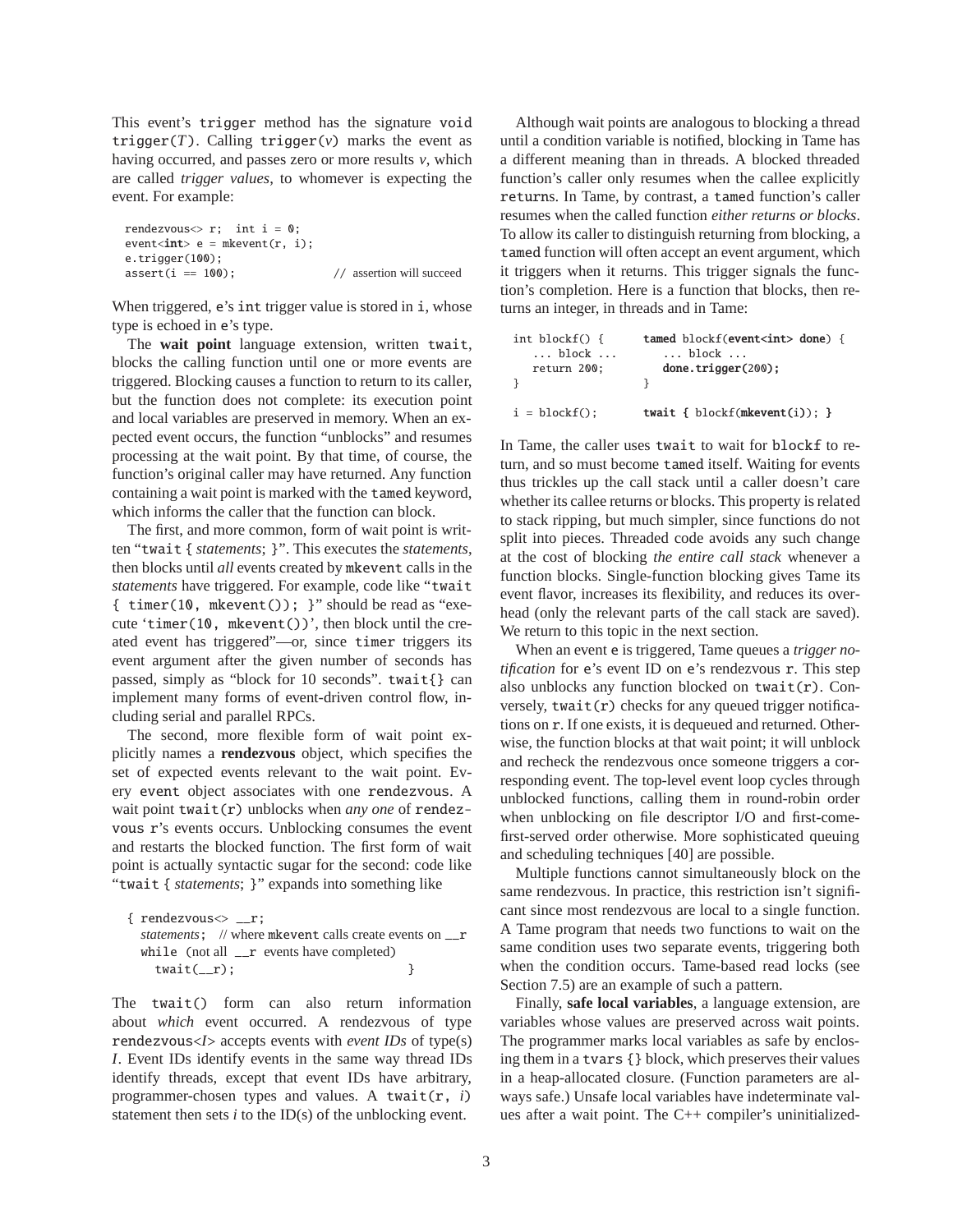| <b>Classes</b>                                                                                                                                                                                                                                                                                                                                                                                                                                                                                                       | <b>Keywords &amp; Language Extensions</b>                                                                                                                                                                                                                                                                                                                                                                                      | <b>Functions &amp; Methods</b>                                                                                                                                                                                                                                                                                                                                                                                                                                                                            |
|----------------------------------------------------------------------------------------------------------------------------------------------------------------------------------------------------------------------------------------------------------------------------------------------------------------------------------------------------------------------------------------------------------------------------------------------------------------------------------------------------------------------|--------------------------------------------------------------------------------------------------------------------------------------------------------------------------------------------------------------------------------------------------------------------------------------------------------------------------------------------------------------------------------------------------------------------------------|-----------------------------------------------------------------------------------------------------------------------------------------------------------------------------------------------------------------------------------------------------------------------------------------------------------------------------------------------------------------------------------------------------------------------------------------------------------------------------------------------------------|
| event <<br>$\bullet$ A basic event.<br>event < T<br>• An event with a single <i>trigger value</i> of<br>type $T$ . This value is set when the event<br>occurs; an example might be a character<br>read from a file descriptor. Events may<br>also have multiple trigger values of types<br>$T_1 \ldots T_n$ .<br>rendezvous<br>• Represents a set of outstanding events<br>with event IDs of type <i>I</i> . Callers name a<br>rendezvous when they block, and unblock<br>on the triggering of any associated event. | twait $(r, i)$ ;<br>• A wait point. Block on explicit rendez-<br>vous $r$ , and optionally set the event ID $i$<br>when control resumes.<br>tamed<br>• A return type for functions that use twait.<br>tvars $\{ \ldots \}$<br>• Marks safe local variables.<br>twait { $statements$ ; }<br>• Wait point syntactic sugar: block on an<br>implicit rendezvous until all events cre-<br>ated in <i>statements</i> have triggered. | mkevent $(r, i, s)$ ;<br>• Allocate a new event with event ID $i$ .<br>When triggered, it will awake rendezvous<br>$r$ and store trigger value in slot $s$ .<br>$mkevent(s)$ :<br>• Allocate a new event for an implicit<br>twait{} rendezvous. When triggered,<br>store trigger value in slot s.<br>$e$ .trigger $(v)$ ;<br>• Trigger event $e$ , with trigger value $v$ .<br>timer(to,e); wait_on_fd(fd,rw,e);<br>• Primitive event interface for timeouts and<br>file descriptor events, respectively. |

**Figure 2**: Tame primitives for event programming in C++.

variable warnings tell a Tame programmer when a local variable should be made safe.

**Type signatures** Events reflect the types of their trigger values, and rendezvous reflect the types of their event IDs. The compiler catches type mismatches and reports them as errors. Concretely, rendezvous is a conventional C++ template type, defined in a library. All events associated with a rendezvous of type rendezvous<I> must have event IDs of type I. The mkevent function has type:

```
event<T1,T2,...> mkevent(rendezvous<I> r, const I &i,
   T1 &s1, T2 &s2, ...);
```
The arguments are a rendezvous, an event ID i, and slot references s1, s2, ... that will store trigger values when the event is later triggered. C++'s template machinery deduces the appropriate event ID and slot type(s) from the arguments, so mkevent can unambiguously accommodate optional event IDs and arbitrary trigger slot types. The event::trigger method has type:

```
void event<T1,T2,...>::trigger(const T1 &v1,
    const T2 &v2, ...);
```
When called, this method assigns the trigger values v1, v2, ... to the slots given at allocation time, then unblocks the corresponding rendezvous. Wait points have type twait(rendezvous<I> r, I &i); when the wait point unblocks, i holds the ID of the unblocking event.

**Primitive events** Three library functions provide an interface to low-level operating system events: timer(), wait\_on\_fd(), and wait\_on\_signal(). Each function takes an event<> *e* and one or more extra parameters. timer(*to*,*e*) triggers *e* after *to* seconds have elapsed; wait\_on\_fd(*fd*,*rw*,*e*) triggers *e* once the file descriptor *fd* becomes readable or writable (depending on *rw*); and

wait\_on\_signal(*sig*,*e*) triggers *e* when signal *sig* is received. The base event loop that understands these functions is implemented in terms of select() or platformspecific alternatives such as Linux's epoll or FreeBSD's kqueue [19].

Like all programs based on events or cooperative threads, a tamed program will block entirely if any portion of it calls a blocking system call (such as open) or takes a page fault. Tame inherits *libasync*'s non-blocking substitutes for blocking calls in the standard library (such as open and gethostbyname). For tamed programs to perform well in concurrent settings, they should use only nonblocking calls and should not induce swapping.

Figure 2 summarizes Tame's primitive semantics.

# **3.2 Control Flow Examples**

Common network flow patterns like sequential calls, parallel calls, and windowed calls [37] are difficult to express in standard event libraries but much simplified with Tame. As a running example, consider a function that resolves addresses for a set of DNS host names. An initial design might use the normal blocking resolver:

```
1 void multidns(dnsname name[], ipaddr a[], int n) {
2 for (int i = 0; i < n; i++)3 a[i] = gethostbyname(name[i]);
4 }
```
Of course, this function will block all other computation until all lookups complete. An efficient server would allow other progress during the lookup process. The event-based solution would use a *nonblocking* resolver, with a signature such as:

tamed gethost\_ev(dnsname name, event<ipaddr> e);

This resolver uses nonblocking I/O when contacting local and/or remote DNS servers. (Alternately, Tame's threading support makes it easy to adapt a blocking resolver for nonblocking use; see Section 4.) Since gethost\_ev's caller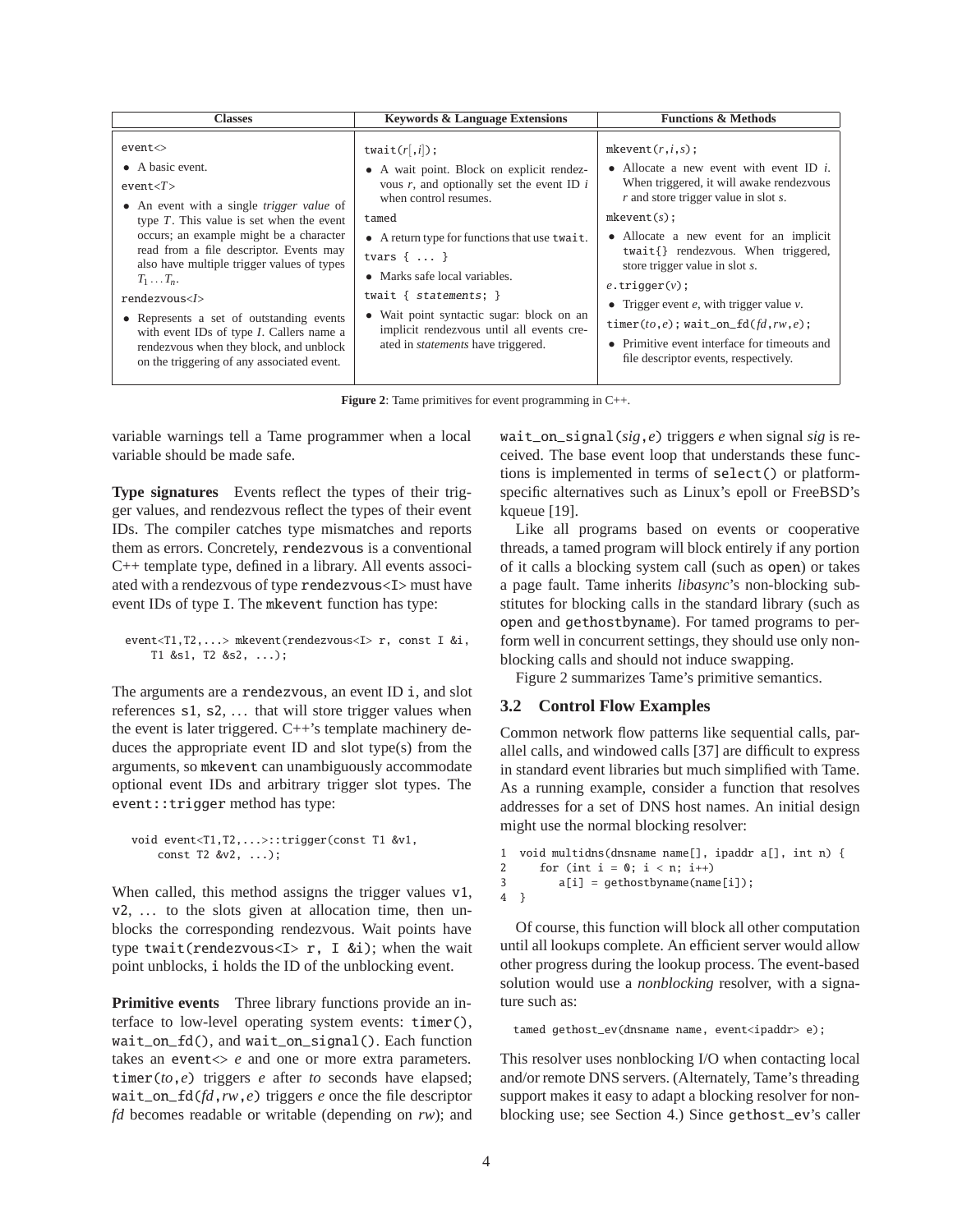```
void multidns_nasty(dnsname name[], ipaddr a[], int n,
                    event<> done) {
   if (n > 0) {
      // When lookup succeeds, gethost_ev will call
      // "helper(name, a, n, done, RESULT)"
      gethost_ev(name[0], wrap(helper, name, a, n, done));
   } else // done, alert caller
      done.trigger();
}
void helper(dnsname *name, ipaddr *a, int n,
            event<> done, ipaddr result) {
   *a = result;
   multidns_nasty(name+1, a+1, n-1, done);
}
```
**Figure 3**: Stack-ripped *libasync* code for looking up n DNS names without blocking. A simple for loop has expanded into two interacting functions, obscuring control flow; all callers must likewise split.

can regain control before the lookup completes, the lookup result is returned via a trigger value: once the address a is known, the resolver calls e.trigger(a). The trigger simultaneously exports the result and unblocks anyone waiting for it. Here's how to look up a single name with gethost\_ev:

```
tvars { ipaddr a; }
twait { gethost_ev(name, mkevent(a)); }
print_addr(a);
```
Without Tame, adapting multidns to use gethost\_ev is an exercise in stack-ripping frustration; for the gory details, see Figure 3. Tame, however, makes it simple:

```
1 tamed multidns_tame(dnsname name[], ipaddr a[],
                    int n, event<> done) {
2 tvars { int i; }
3 for (i = 0; i < n; i++)4 twait { gethost_ev(name[i], mkevent(a[i])); }
5 done.trigger();
6 }
```
multidns\_tame keeps all arguments and the local variable i in a closure. Whenever gethost\_ev looks up a name, it triggers the event allocated on line 4. This stores the address in a[i] and unblocks multidns\_tame, after which the loop continues. Though the code somewhat resembles threaded code, the semantics are still eventdriven: multidns\_tame can return control to its caller before it completes. Thus, it signals completion via an event, namely done. Any callers that depend on completion must use Tame primitives to block on this event, and thus become tamed themselves. The tamed return type then bubbles up the call stack, providing the valuable annotation that multidns\_tame and its callers may suspend computation before completion.

multidns\_tame allows a server to use the CPU more effectively than multidns, since other server computation can take place as multidns\_tame completes. However, multidns\_tame's lookups still happen in series: lookup *i* does not begin until lookup *i*−1 has completed. The obvious latency improvement is to perform lookups in parallel. The tamed code barely changes:

```
1 tamed multidns_par(dnsname name[], ipaddr a[],
                   int n, event<> done) {
2 twait {
3 for (int i = 0; i < sz; i++)4 gethost_ev(name[i], mkevent(a[i]));
5 }
6 done.trigger();
7 }
```
The only difference between the serial and parallel versions is the ordering of the for and twait statements (and that i doesn't need to be in the closure). Since both versions have the same signature, the programmer can switch implementation strategies without changing caller code. With threads, however, the serial version could use one thread to do all lookups, while the parallel version would use as many threads as lookups. Tame preserves events' flexibility while providing much of threads' readability.

A generalization of serial and parallel control flow is *windowed* or *pipelined* control flow, in which *n* calls are made in total, and at most  $w \leq n$  of them are outstanding at any time. For serial flow,  $w = 1$ ; for parallel,  $w = n$ . Intermediate values of *w* combine the advantages of serial and parallel execution, allowing some overlapping without blasting the server. With Tame, even windowed control flow is readable, although the simplified twait{} statement no longer suffices:

```
1 tamed multidns_win(dnsname name[], ipaddr a[],
                   int n, event<> done) {
2 tvars { int sent(0), recv(0); rendezvous\langle r; }
3 while (recv < n)
4 if (sent < n && sent - recv < WINDOWSIZE) {
5 gethost_ev(name[sent], mkevent(r,a[sent]));
6 sent++;
7 } else {
8 twait(r);
9 recv++;
10 }
11 done.trigger();
12 }
```
The loop runs until all requests have received responses ( $recv == n$ ). On each iteration, the function sends a new request (lines 5–6) whenever a request remains (sent  $\langle$  n) and the window has room (sent - recv  $\langle$ WINDOWSIZE). Otherwise, the function harvests an outstanding request (lines 8–9). Again, the signature is unchanged, and the implementation is short and clear. We have not previously seen efficient windowed control flow expressed this simply.

### **3.3 Typing and Composability**

Tame's first-class events and rendezvous, and its distinction between event IDs and trigger values, improve its flexibility, composability, and safety.

First, Tame preserves safe static typing without compromising flexibility by distinguishing event IDs from trigger values. Event IDs are like names. They identify events,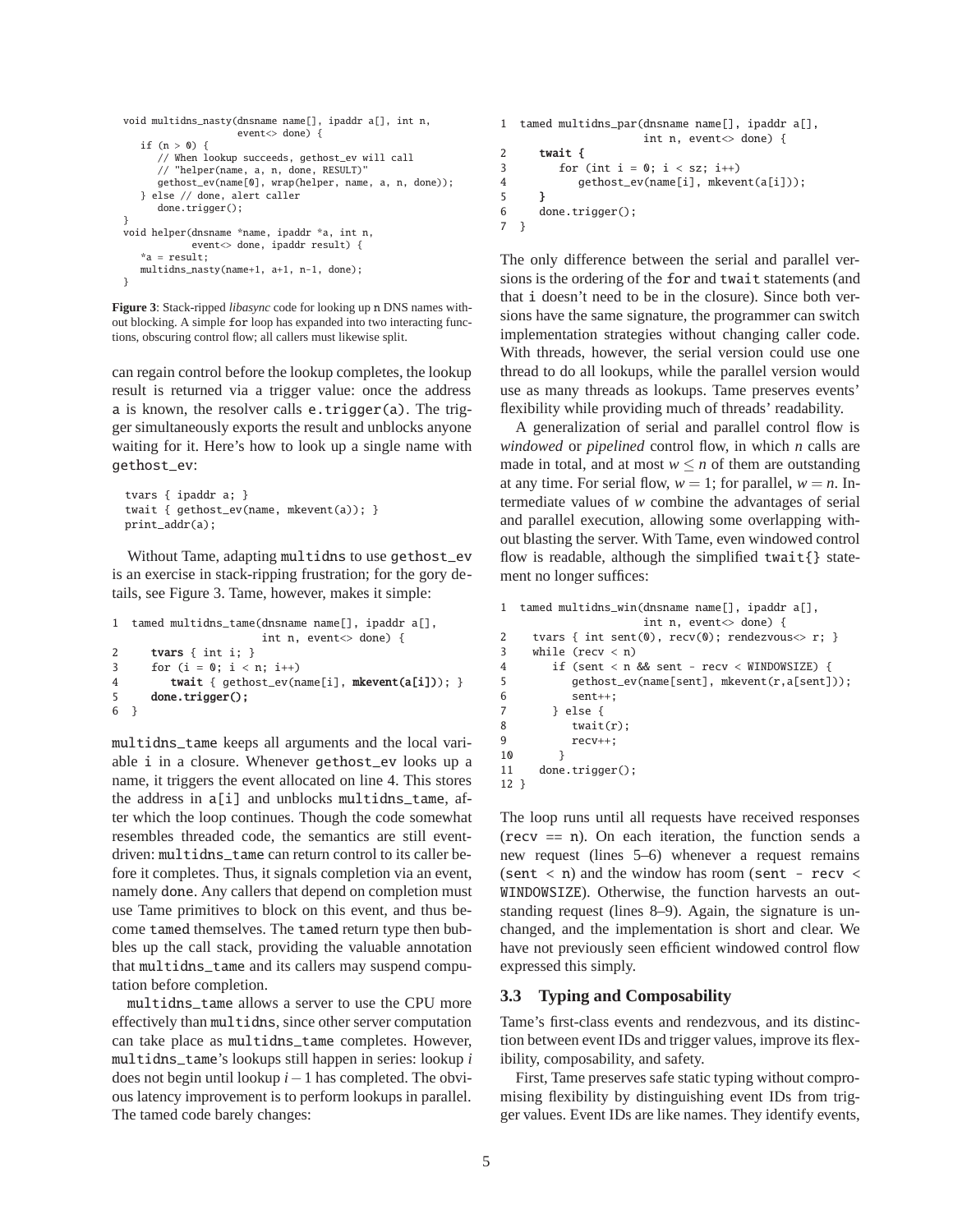

**Figure 4**: Relationships between events (boxes) and rendezvous (round box) for a DNS lookup with timeout.

and are known when the event is registered; all events on the same rendezvous must have the same event ID type. Trigger values, on the other hand, are like results: they are not known until the event actually triggers. Examples include characters read from a file descriptor, RPC replies, and so forth. Event IDs and trigger values are related, of course; when a twait statement returns event ID *i*, the programmer knows that event *i* has triggered, and therefore its associated trigger values have been set. In contrast, several other systems return trigger values as part of an event object; the twait equivalent returns the object, and extracting its values requires a dynamic cast. The Tame design avoids error-prone casts while still letting a single rendezvous handle events with entirely different trigger value types.

To demonstrate Tame's composability, we'll add timeouts to the following event-based DNS lookup:

tvars { ipaddr a; } twait { gethost\_ev(name, mkevent(a)); }

We want to cancel a lookup and report an error if a name fails to resolve in ten seconds. The basic implementation strategy is to wait on *two* events, the lookup and a tensecond timer, and check which event happens first.

```
tvars { ipaddr a; rendezvous<br/>bool> r; bool ok; }
timer(10, mkevent(r, false));
gethost_ev(name, mkevent(r, true, a));
twait(r, ok);
if (!ok) printf("Timeout");
r.cancel();
```
The event ID false represents timeouts, while true represents successful lookup. The twait statement sets ok to the ID of the event that triggers first<sup>1</sup>, so ok is false if and only if the lookup timed out. The r.cancel() call cleans up state associated with the event that did not trigger. Figure 4 diagrams the relevant objects.

This code is verbose and hard to follow. Supporting timeouts on *every* lookup, or on other types of event, would require adding rendezvous and timer calls across the program and abandoning the twait{} syntactic sugar.

```
1 template <typename T> tamed
    __add_timeout(event<T> &e_base, event<bool, T> e) {
2 tvars { rendezvous<br/>bool> r; T result; bool rok; }<br>3 timer(TIMEQUIT, mkeyent(r, false)):
       timer(TIMEOUT, mkevent(r, false));
4 e_base = mkevent(r, true, result);<br>5 twait(r rok):
       twait(r, rok):
6 e.trigger(rok, result);
7 r.cancel();<br>8 }
  8 }
9 template <typename T> event<T> add_timeout(event<br/>bool, T> e) {
10 event<T> e_base;
11 __add_timeout(e_base, e);
12 return e_base;
13 }
```


**Figure 5**: Code and object relationships for a composable timeout event adapter, and its use in a DNS lookup.

Tame can do better. Its programmers can write an adapter that can add a cancellation timeout to *any* event. The adapter relies on C++'s template support and on Tame's first-class events, and resembles adapters from higherlevel thread packages such as CML. Many other event libraries could not express this kind of composable abstraction, which was a main motivator for Tame's design. The adapter simplifies the lookup code to:

```
tvars { ipaddr a; bool ok; }
twait { gethost_ev(name, add_timeout(mkevent(ok, a))); }
if (!ok) printf("Timeout");
```
The caller generates an event with *two* trigger slots, one for the base trigger value and one for a boolean that indicates success or failure. Either a successful lookup or a timeout will trigger the event. Success will set the boolean trigger value to true, timeout will set it to false. Thus, after waiting for the event, callers can examine the boolean to check for timeout. This pattern works with twait{} statements as well as explicit rendezvous.

Unfortunately, the gethost\_ev function requires an event that takes a *single* trigger value, namely the IP address. It will not supply an extra trigger value unless we change its signature and implementation, which would make it specific to our timeout adapter—something we'd like to avoid. But Tame's abstractions let us *transparently interpose* between gethost\_ev and its "caller". The adapter will set the extra trigger value.

Figure 5 shows the code and a diagram of the object relationships. The real work takes place in \_\_add\_timeout, which creates *two* events: e\_base, which is returned (and eventually passed to gethost\_ev), and an internal event passed to the timer function on line 6. The two

<sup>&</sup>lt;sup>1</sup>In other libraries we have examined, such as CML, the twait function would return an opaque, system-chosen ID that the programmer would compare with return values from mkevent. Though this works, event IDs are far more convenient, particularly when many events are outstanding.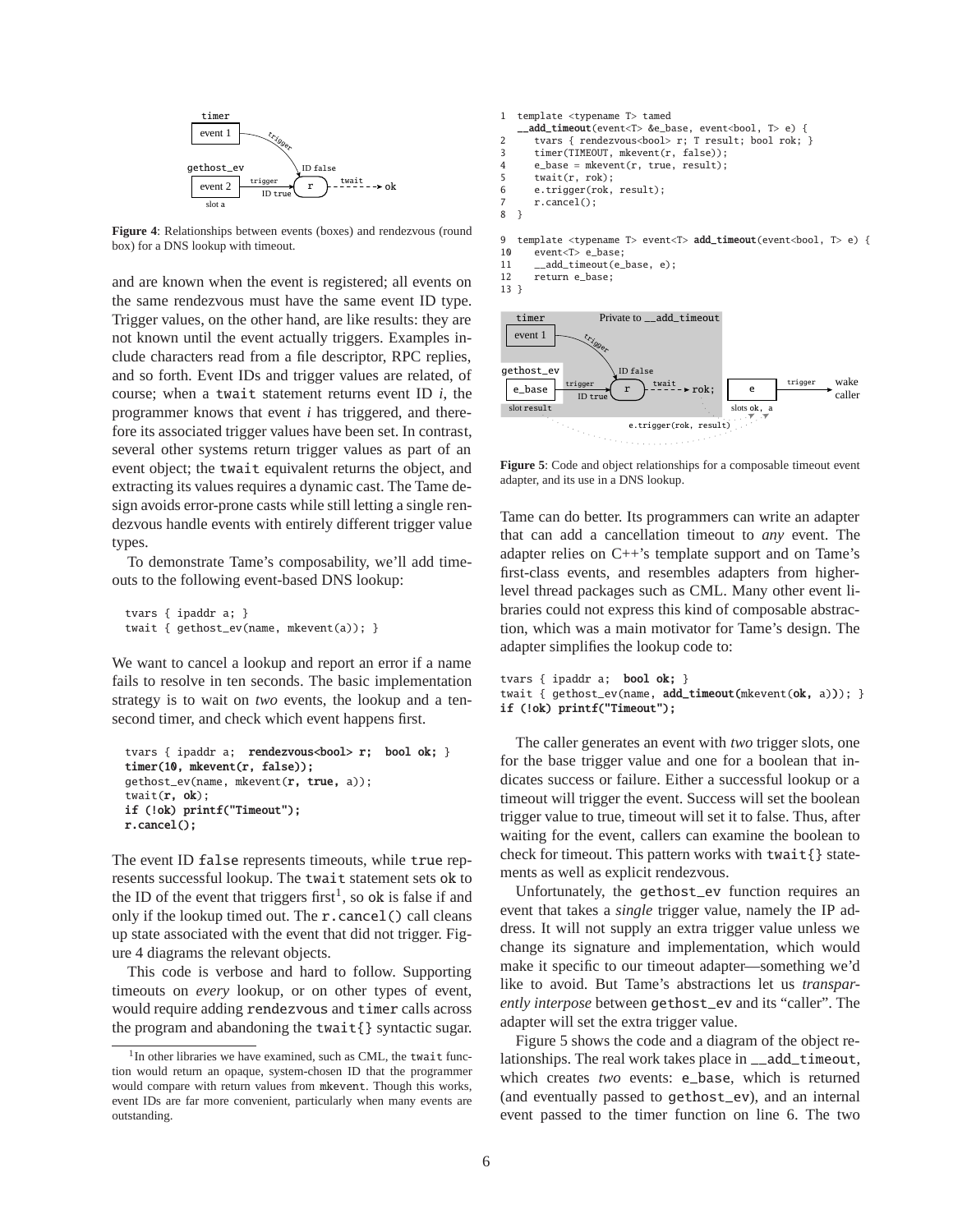created events associate with the rendezvous r local to \_\_add\_timeout. This is the interposition. When the timeout triggers, or when e\_base triggers (due to a successful DNS lookup), \_\_add\_timeout will unblock, set the ok slot appropriately, and then trigger e. Only this last step unblocks the caller. The caller observes that ok and a have been set, but is oblivious to add timeout's intercession; it is as if gethost\_ev set ok itself.

It would be trivial to add other types of "timeout", such as signal receipt, to add\_timeout; its signature would not change, and neither would its callers. Similarly, one-line changes could globally track how many events time out. We've added significant additional concurrency semantics with only local changes: the definition of composability.

# **3.4 Future Work**

Tamed processes do not currently run on more than one core or CPU. The production Tame-based applications we know of consist of multiple concurrent processes cooperating to achieve an application goal. OkCupid.com, for instance, uses exclusively multicore and SMP machines. Its Web front-ends run no fewer than fifty site-specific Tamebased processes, all of which simultaneously answer Web requests. When traffic is high, all CPUs (or cores) are in use. Nevertheless, few changes to Tame would be required for true simultaneous threading support. Tame already supports event-based locks to product data structures from unwanted interactions (Section 7.5). As in *async-mp* [41], multiple kernel threads could draw from a shared pool of ready tasks, as restricted by Tame's current atomicity assumption: at most one thread of control can be active in any given closure at a time. Locks enforced by the kernel, or any equivalent technique, could ensure this invariant.

Tame does not currently interact well with C++ exceptions: an exception raised in a Tamed function might be caught by the event loop.

Some of Tame's limitations are not implementationdependent but rather consequences of its approach and semantics. As mentioned in Section 3, changing a function from a regular C++ function to a tamed function involves signature changes all the way up the call stack. Some developers might object to this limitation, especially those who export libraries with fixed interfaces.

# **4 THREADS**

Tame can interoperate with threads when a thread package is available, suggesting that the Tame abstractions (wait points, events and rendezvous) apply to both programming models. With thread support, Tame simplifies the transition between threaded and event-style programming, for instance allowing event-based applications to use threaded software in the C library (e.g. gethostbyname) and database client libraries (e.g. libmysqlclient [23]). We have only experimented with cooperative user-level threading packages, though kernel-level threads that support SMPs are also compatible with our approach.

The key semantic difference between threaded and event-based operation is how functions return. In eventbased Tame, functions can either return a useful value via a return statement or block via twait, but not both. Threaded functions *can* both block and return a value, since the caller regains control only when the computation is done.

With thread support, Tame exposes both event and thread return semantics. In Tame, a threaded function is one that calls twait but does not have a tamed return type. When such a function encounters  $\text{twait}(r)$ , it checks for queued triggers in r as usual; if none are present, it asks for a wakeup notification when a trigger arrives in  $r$ , and then *yields* to another thread. During the yield, the threading package preserves the function's entire call stack (including all of its callers), while running other, more ready computations. When the trigger arrives, the blocked thread awakes at the twait call and can return to its caller.

A trivial example using threads in Tame is a reimplementation of the sleep call:

```
1 int mysleep(int d) {
2 twait { timer(d, mkevent()); }
3 return d;
4 }
```
As usual, the call to timer registers an event that will be triggered after a d second delay. The function then calls twait on an implicit rendezvous at line 2, yielding its thread. After d seconds have elapsed, the main thread triggers the event allocated on line 2, waking up mysleep and advancing control to the return statement on line 3. Since mysleep is threaded (i.e., does not have a tamed return value), it returns an actual value to its caller.

Blocking the current thread uses Tame's existing twait syntax, but starting a new thread requires a new tfork function:<sup>2</sup>

tfork(rendezvous<I> r, I i, threadfunc<V> f, V &v);

The semantics are:

- 1. Allocate  $e = m$ kevent $(r, i)$ .
- 2. Fork a new thread. In the new thread context:
	- (a) Call f() and store its return value in v.
	- (b) Trigger event e.
	- (c) Exit the thread.

When the function f completes, the rendezvous r receives a trigger with event ID i. This unifies the usually separate concepts of event "blocking" and joining on a

 $2$ threadfunc<R> is an event whose trigger method yields a return value of type R. Given the function int f(), we can create a threadfunc<int> from a function pointer to f. From the function int g(int a), we can create a threadfunc<int> by *wrapping* g with an integer argument, as in function currying [15].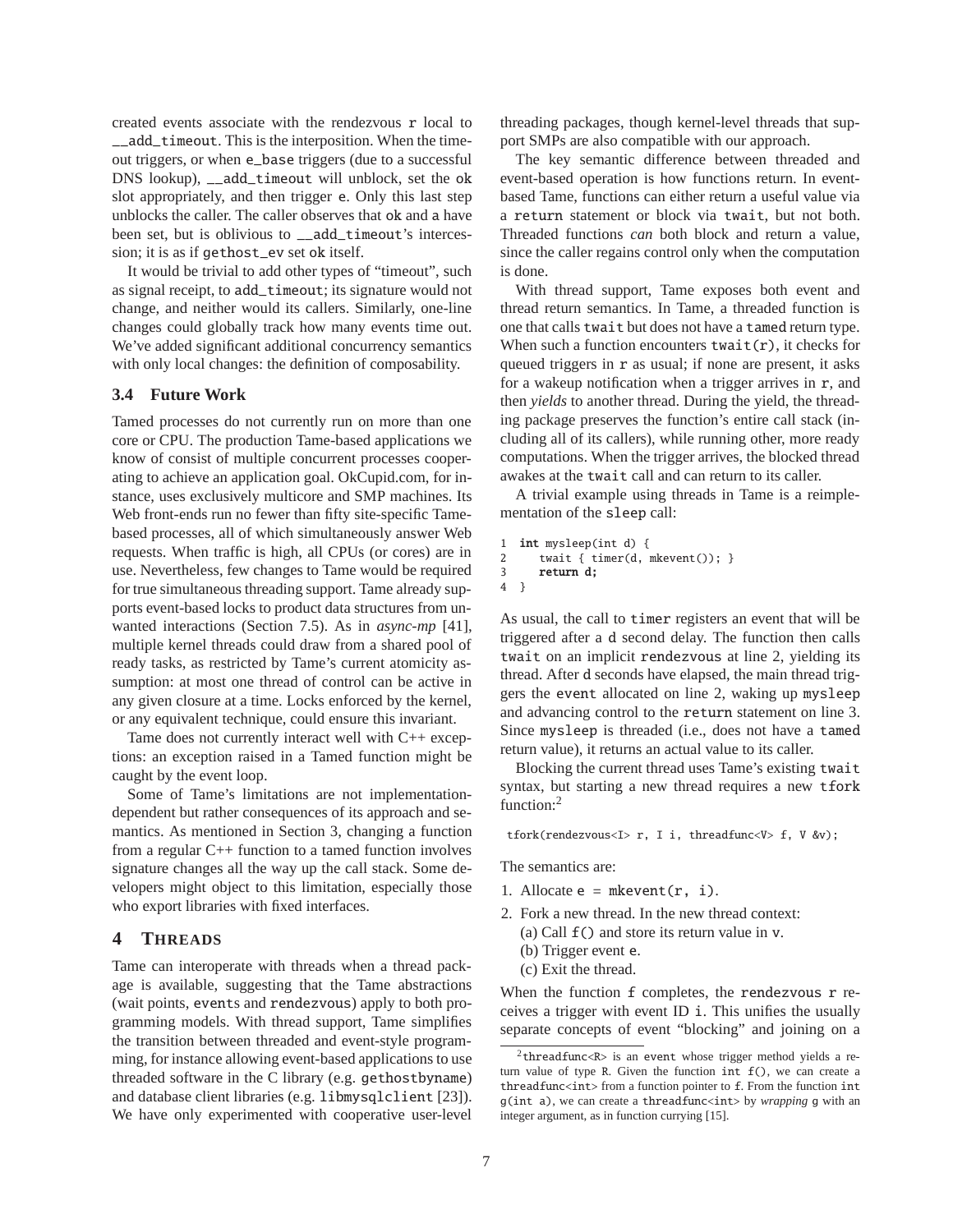thread. Code like the following uses tfork and twait{} syntactic sugar to call a blocking library function from an event-based context:

```
tamed gethost_ev(const char *name,
                 event<struct hostent *> e) {
   tvars { struct hostent *h; }
  twait { tfork(wrap(gethostbyname, name), h); }
   e.trigger(h);
}
```
This starts gethostbyname(name) in a new thread, then blocks in the usual event-driven way until that thread exits. At that point, the caller is notified via an event trigger of the struct hostent result.

# **5 MEMORY MANAGEMENT**

Tame hides most details of event memory management from programmers, protecting them at all costs from wild writes and catching most memory leaks. For the large majority of Tame code that uses the twait{} environment, correct program syntax guarantees correct leakless memory management. For more advanced programs that use explicit rendezvous, Tame uses reference counting to enforce key invariants at runtime. The invariants are:

- I1 A function's closure lives at least until control exits the function for the last time.
- I2 Some of an event's trigger slots may be safe local variables, and triggering it assigns values to those variables. Thus, a function's closure must live as least until events created in the function have triggered.
- I3 Events associated with a rendezvous *r* must trigger exactly once before *r* is deallocated. The programmer must uphold I3 by correctly managing rendezvous lifetime and triggering each event exactly once.

A closure should be deallocated as soon as so doing does not violate I1 or I2.

Of these invariants, I3 depends the most on program correctness. Some cases are easy to handle. Tame ignores attempts to trigger an event multiple times (or aborts, depending on runtime options), and forgetting to trigger an event in a twait{} environment will cause a program hang and is thus easily observable. The difficult case involves managing the lifetimes of explicit rendezvous. Consider the function broken:

```
1 tamed broken(dnsname nm) {
2 tvars { rendezvous \langle x, y \rangle r; ipaddr res; }
3 gethost_ev(nm, mkevent(r, res));
4 // Whoops: forgot to twait(r)!
5 }
```
The event created on line 3 uses the trigger slot res, a safe variable in broken's closure. The function then exits without waiting for r or examining res. This is a bug—an *event leak* in violation of I3. If Tame deallocated broken's



**Figure 6**: Memory references for the broken function. Weak references are shown as dotted lines, and strong references as solid lines. Solid fill indicates a function exit, and striped fill indicates cancellation.

closure eagerly, right after it exited, then the event's eventual trigger would write its value into the deallocated memory where the closure used to be.

Tame's answer is a careful reference-counting scheme; its runtime keeps track of events and closures with C++ "smart pointer" classes. For example, event<> objects are actually smart pointers; the event is stored elsewhere, in a private object only accessible by Tame code. If necessary, Tame keeps the event around even after the user frees it. There can be circular references among these three types of objects—for example, a closure contains a local event, which names a different closure-local variable as a trigger slot. Tame uses two different types of reference counts to break the circularity: *strong* references, which are conventional reference counts, and *weak* references, which allow access to the object only if it hasn't been deallocated.

In outline, Tame keeps the following reference counts:

- R1 Entering a tamed function for the first time adds a strong reference to the corresponding closure, which is removed only when the function exits for the last time. This preserves I1.
- R2 Each event created inside a closure holds a strong reference to that closure, preserving I2. The reference is dropped once the event is triggered.
- R3 A rendezvous and its associated events keep weak references to each other. The references a rendezvous keeps to its events allow it to cancel events that did not trigger before the rendezvous's deallocation. Canceling an event clears its R2 reference; any future trigger attempt on the event will be ignored, preserving I3. The weak references the other way enable an event to update its rendezvous upon a trigger.

Figure 6a shows these references in the broken function following line 3's event allocation. The most important problem introduced by this reference counting scheme is due to R2: an untriggered event can cause a closure leak.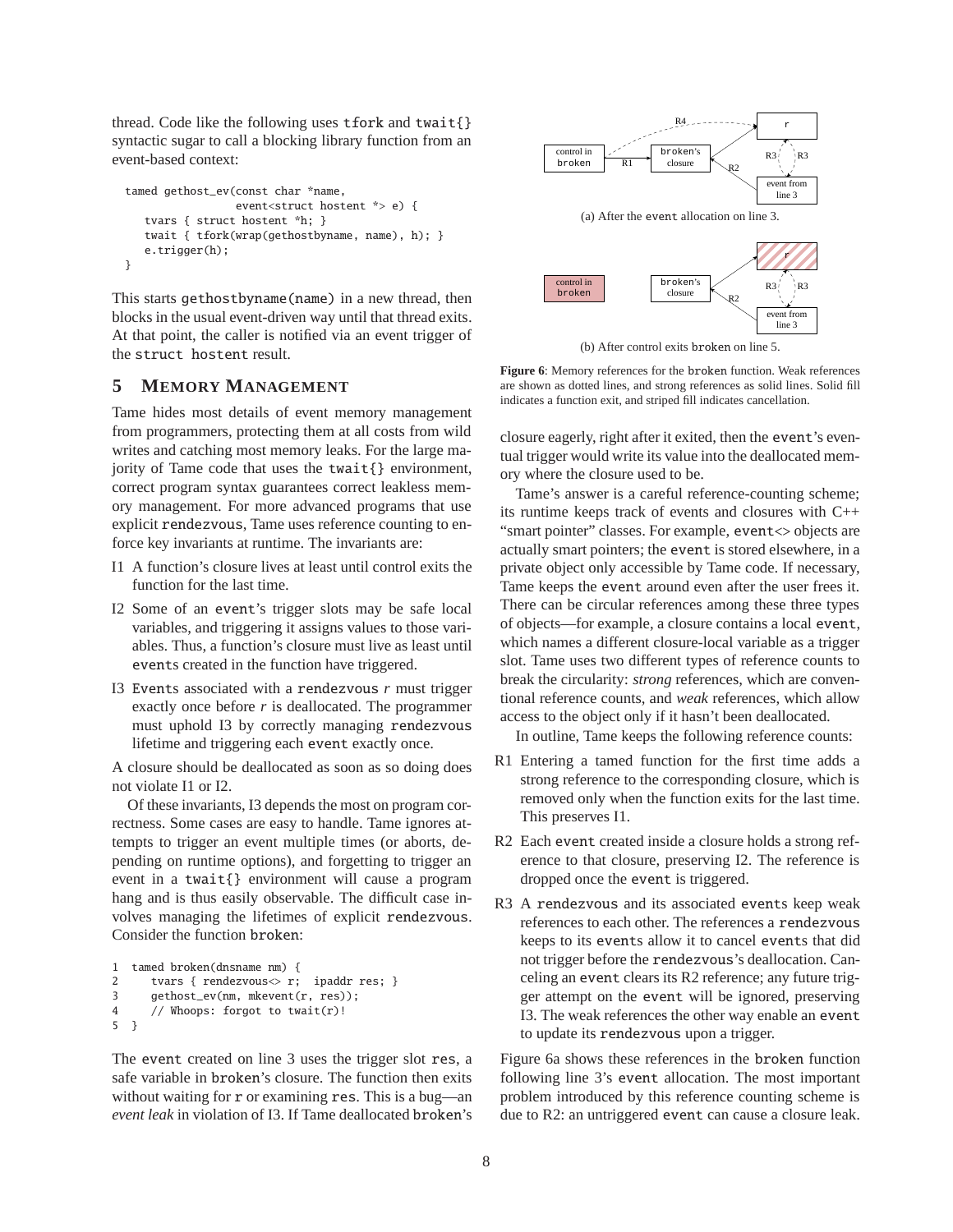Such a leak can be caught by checking the associated rendezvous upon deallocation for untriggered events. A rendezvous' deallocation is up to the programmer, but there is an important and common case in which Tame can intervene. If a rendezvous was declared as a local variable in some closure, and that closure has exited for the last time, then no future code will call twait on the rendezvous, *even if the closure cannot be deallocated yet* because of some stray reference. Thus, Tame amends the reference counting protocol as follows:

R4 Exiting a tamed function for the last time cancels any rendezvous directly allocated in that function's closure. Canceling a rendezvous cancels all events associated with it. Actual deallocation occurs only when the closure is deallocated, which might be some time later.

Figure 6b shows how Tame's reference counting protocol solves broken's leak. Control exits the function immediately, forcing r's cancellation by R4. Upon cancellation, r checks that all of its events have triggered. In this case, the event allocated on line 3 has not triggered, but Tame cancels it, clearing its R3, which releases the closure, and in turn, releases r. Any eventual trigger of the event is ignored.

### **6 IMPLEMENTATION DETAILS**

Tame is implemented as a C++ preprocessor (or sourceto-source translator). The difficulty of parsing  $C++$  is well known [2]. Tame avoids as much C++ parsing as possible at the cost of several semantic warts, which could be avoided with fuller compiler integration.

#### **6.1 Closures**

Each tamed function has one closure with a flat namespace, restricting C/C++'s scoping. Internally, the Tame translator writes a new C++ structure for each tamed function, containing its parameters and its tvars variables. This structure gets an opaque name, discouraging the programmer from accessing it directly.

Programmers are free to use arbitrary C++-stack allocation, as long as no wait points come between the declaration and use of stack-allocated variables. When they do, the underlying C++ compiler generates a warning due to goto branches in the emitted code (see the next section).

Maintaining Section 5's R4 requires that each closure know which rendezvous it directly contains, so it can cancel them appropriately. This knowledge is unavailable without fully parsing C++: a closure might contain an object of type foo, that contains an object of type bar, that contains a rendezvous, which will in turn share fate with the closure. As a first-order heuristic, Tame marks the beginning and the end of the new closure in memory using simple pointer arithmetic and associates with the closure all rendezvous that fall between the two fence posts.

# **6.2 Entry and Exit Translation**

The translation of a tamed function adds to the function one new entry and exit point per twait statement. A translated twait statement first checks whether a trigger is pending on the corresponding rendezvous. If so, control flow continues past the twait function as usual; but if not, the function records the current wait point, adds a function pointer for this wait point to the rendezvous, and returns to its caller. Later, a trigger on an event in the rendezvous invokes the recorded function pointer, which forces control to reenter the function and jump directly to the recorded wait point. The Tame translation shifted the function's parameters and safe local variables to a closure structure, so the function can access these values even after reentry.

The Tame preprocessor adds an extra "closure pointer" parameter to each tamed function. The closure pointer is null when the function is called normally, causing the translated function body to allocate and initialize a new closure. The closure pointer is non-null when the function is reentered at a later wait point. The names of parameters and safe local variables are changed to opaque identifiers to hide them from the function body; instead, local variables with reference types make these names point into the closure. This strategy reduces the extent to which Tame must understand C++ name lookup, since the translation preserves the function implementation's original namespace. Multiple entry points are simulated with a switch statement at the beginning of the function; each case in the switch jumps to a different label in the function. There is one label for the initial function entry and one for each wait point.

Internally, mkevent is a macro that fetches some specially named variables (such as the current closure, or the current implicit rendezvous in the case of a twait environment). An input of mkevent(rv, w, t1, t2) generates a call of the form:

```
_mkevent(__cls, rv, w, t1, t2);
```
for some closure \_\_cls. \_mkevent heap-allocates a new event object, packing it with references to all of the supplied arguments. The resulting event object provides one method, trigger, which takes trigger value parameters with the types of t1 and t2. All of these operations are type-safe through use of C++ templates.

Putting these pieces together, the translation of:

```
1 tamed A::f(int x) {
```
- 2 tvars { rendezvous<> r; }
- 3 a(mkevent(r)); twait(r);  $b()$ ; }

looks approximately like: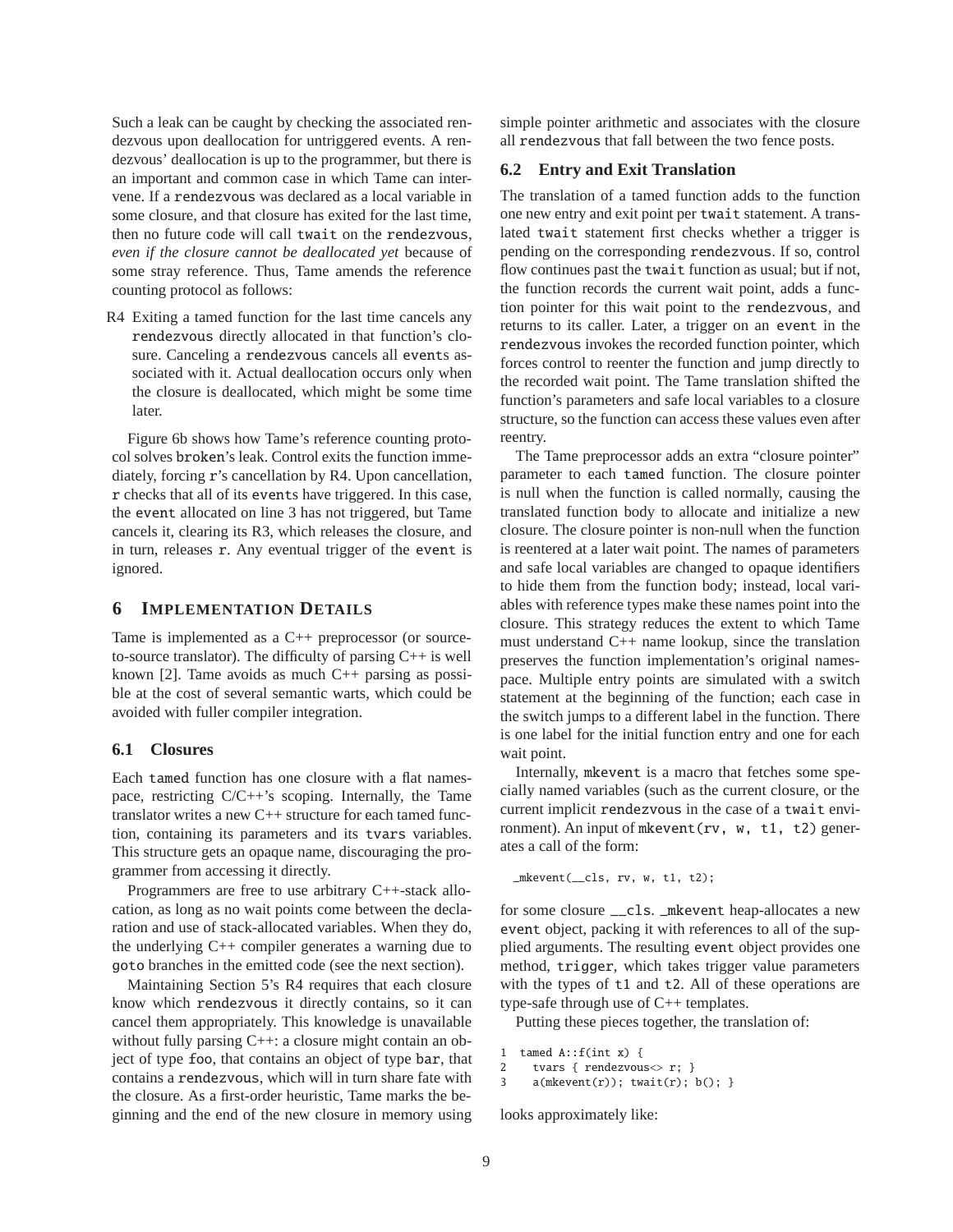```
1 void A:: f(int __tame_x, A_f_closure *__cls) {<br>2 if ( cls == 0)
     if (\_cls == 0)3 __cls = new A__f__closure(this, &A::fn, __tame_x);
4 assert(this == _cls->this_A);
5 int &x = cls \rightarrow x;
6 rendezvous\langle \delta \rangle \deltar = cls->r;
7 switch (__cls->entry_point) {
8 case 0: // original entry
9 goto A_{f_{\text{m}}} entry \emptyset;
10 case 1: // reentry after first twait
11 goto __A__f__entry__1; }
12 __A__f__entry__0:
13 a(_mkevent(__cls,r));
14 if (!r.\nhas queued trigger()) {
15 __cls->entry_point = 1;
16 r.set_reenter_closure(__cls);
17 return; }<br>18 -A_f entry
18 -A_{f_{\text{entry}}-1}:<br>19 b():
    b();
20 }
```
Lines 5–6 set up the function body so that references to x and r refer to closure-resident values. Lines 7–11 direct traffic as it enters and reenters the function after twait points. Lines 12–19 are the translation of the user code. Lines  $14-17$  are the translation of the twait $(r)$  call from the original function. If no trigger is queued on r, the translation bumps the entry point (line 15) and tells the rendezvous to reenter  $\lfloor$  cls via the method A:: fn when a trigger arrives (line 16). Once that happens, f will jump to entry point 1 (line 18) and call **b**().

#### **6.3 Backwards Compatibility**

Our implementation of Tame borrows its event loop and event objects from the *libasync* event library [21]. The key compatibility feature is to implement events as *libasync* callbacks, allowing legacy functions to interface with tamed functions, and consequently, legacy projects to incrementally switch over to tamed code.

The Tame prototype implements thread support with the Gnu PTH library [12]. PTH supplies stubs for blocking network calls such as select, read and write. Thus the select call in *libasync*'s select loop transparently becomes a call to PTH's scheduler. Similarly, blocking network calls in third party libraries like libmysqlclient drop into the scheduler and later resume when the operation completes. We also had to make *libasync* call a modified, Tame-aware select. This select returns early when another thread in the same process triggers an event that should wake up the current thread (something that never happens in single-threaded Tame).

### **7 EXPERIENCE WITH TAME**

Like any other expressive synchronization system, Tame requires some mental readjustment and ramp-up time. In most cases, developers need only the twait{} environment, which is designed to be simple to learn and comparable to thread programming. With only this subset of Tame, programmers become much more productive relative to vanilla-event coders, and hopefully as productive as thread programmers.

#### **7.1 Web Server**

The latest version of OKWS [18], a lightweight Web server for dynamic Web content, uses the Tame system. Its most obvious applications are serial chains of asynchronous function calls, such as startup sequences that involve IPC across cooperating processes. These chains are common in OKWS; Tame lets them occupy a single function body, making the code easier to read.

A more specialized Tame application is in OKWS's templating system, which allows OKWS Web developers to separate their application logic from the HTML presentation layer. In a manner similar to Flash [24], OKWS uses blocking helper processes to read templates from the file system; the main server calls the helper processes asynchronously. However, since templates can be arbitrarily nested, reading one template may require many helper calls. The previous version of OKWS, written without Tame, sacrificed expressiveness for programmability. Web site developers had to request all template files they would ever need when their Web service started up, so that a call to publishing a template in response to a Web request would not block and force a stack rip. In the new version of OKWS, publishing a template is an asynchronous operation, and site developers can therefore publish any file in the htdocs directory, at any time. Tame saves developers from the stack ripping problem that previously discouraged this feature.

### **7.2 An Event-Based Web Site**

OkCupid.com [16] is a dating Web site that uses OKWS as its Web server. For several years, its programmers wrote code in the *libasync* idiom to manage concurrency, but in early 2006 switched over to Tame to simplify debugging and to improve productivity. Currently seven programmers, none of whom are the authors, depend on Tame for maintaining and developing site features. The system is easy enough to use so that the first programming project new employees receive is to convert code from the old event-based system to Tame syntax.

OkCupid.com has found Tame's parallel dispatch particularly useful when programming a Web site. When a user logs into the site, the front-end Web logic requests data from multiple databases to reconstruct the user's preferences and server-resident state. To minimize clientperceived latency from disk accesses, these queries can happen in parallel. With just *libasync* primitives, parallelism was hidden in stack-ripped code and caused bugs. Tame's solution is the parallelism inherent in the twait environment. To call *f* and *g* in parallel, then call *h* once they both complete, a Tame programmer simply writes:

```
1 twait { f(mkevent()); g(mkevent()); }
2 twait { h(mkevent()); }
```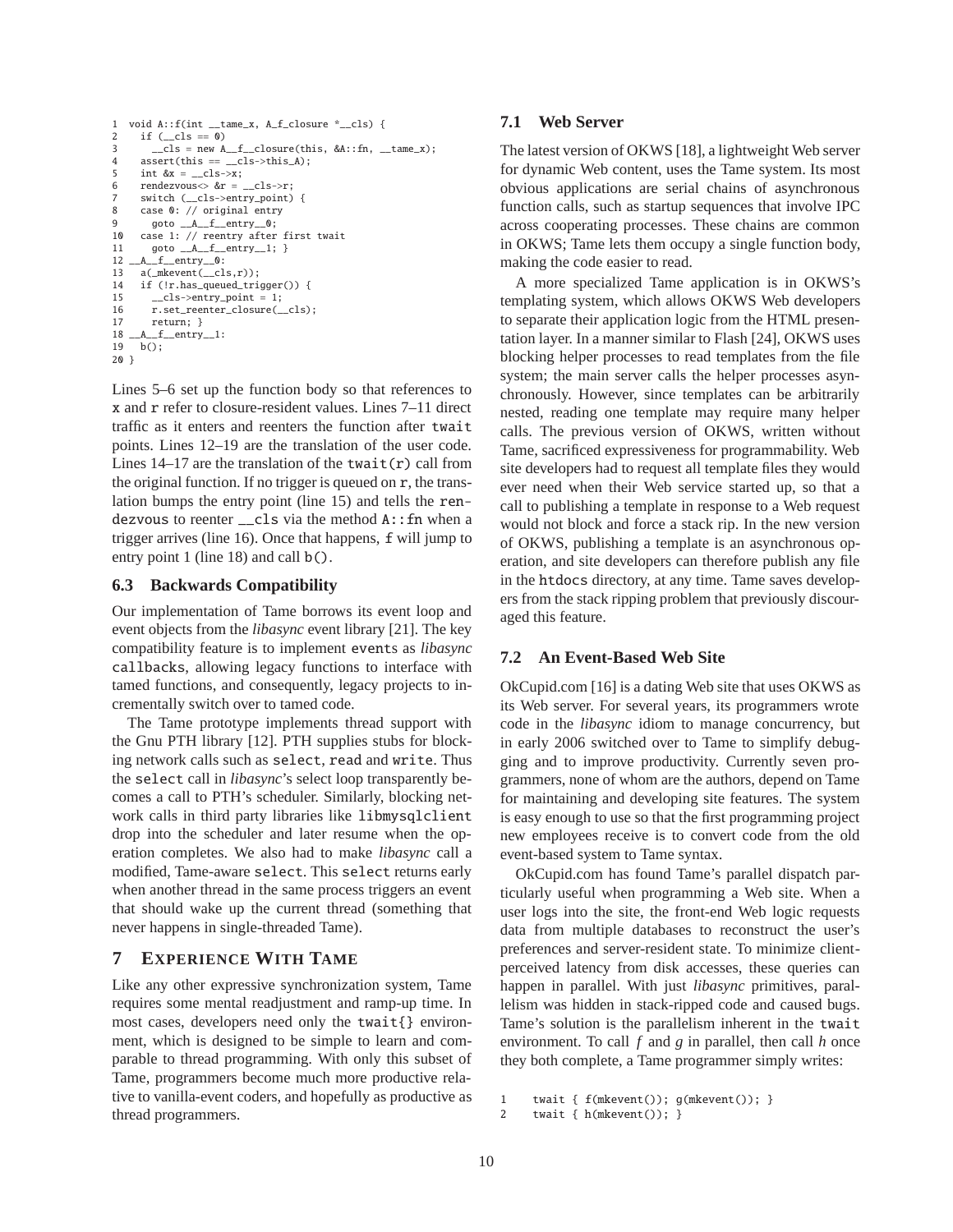# **7.3 An NFS Server**

A graduate distributed systems class at MIT requires its students to write a simple Frangipani-inspired [35] file server that implements the NFS Version 3 protocol [4]. In spring 2006, the students had the option to write their assignment with the Tame tool. Four out of 22 students used Tame, most successfully on the source file that implements the file system semantics (about two thousand lines long). Consider, for example, the CREATE RPC, for creating a new file on the server. When given this RPC, the server must acquire a lock, lookup a file handle for the target directory, read the contents of the directory, write out new directory contents, then write out the file, and finally release the lock, all the while checking for various error conditions. The solutions with legacy *libasync* involve code split up over no fewer than five functions, with a stack rip at every blocking point. Students who used Tame accomplished the same semantics with just one function. Quantitatively, the students who used Tame wrote 20% less code in their source files, and 50% less code in their header files. Qualitatively, the students had positive comments about the Tame system and semantics, and strongly preferred writing in the Tame idiom to writing *libasync* code directly.

### **7.4 Debugging**

Tame's preprocessor implements source-code line translation, so debuggers and compilers point the programmer to the line of code in the original Tame input file. The programmer need only examine or debug autogenerated code when Tame itself has a bug. Programmers can disable line-translation and view human-readable output from the Tame preprocessor. Relative to a tamed function in the input file, a tamed function in the output file differs only in its Tame-generated preamble, at twait points, and at return statements. The rest of the code is passed through untouched.

Tame also has debugging advantages over legacy *libasync* with unmodified debugging tools. With legacy *libasync*, a developer must set a breakpoint at every stack rip point. With Tame, a logical operation once again fits inside a single function body. As a result, a programmer sets a break point at the suspect function, and can trace execution until a blocking point (i.e., twait). After the blocking point, control returns to the same breakpoint at the top of the same function, and then jumps to the code directly after the twait statement.

Future work calls for a Tame debugger and profiler. In both cases, the runtime nesting of closures is Tame's analogue of the call stack in a threaded program. Slight debugger modifications could allow walking this graph to produce a "stacktrace"-like feature, and similarly, measuring closure lifetime can yield a gprof-style output for understanding which parts of a program induce latency. Even under the status quo, programmers can access safe local variables in debuggers by simply examining the members of a function's closure and can walk the closure-chain manually if desired.

### **7.5 Locks and Synchronization**

Programmers using events or cooperative threading often falsely convince themselves that they have "synchronization for free." This is not always the case. Global data on one side of a yield or block point might look different on the other side, if another part of the program manipulated that data in between. With threaded Tame programs, or threaded programs in general, any function invocation can result in a yield, hiding concurrency assumptions deep in the call stack. In practice, a programmer cannot know automatically know when to protect global data structures [1]. Event-only Tame programs make concurrency assumptions explicit, since they never yield; they just return to the main event loop (allowing other computations to run) on either side of a twait statement or environment.

When Tame programs require atomicity guarantees on either side of a twait (or yield in the case of threads), they can use a simple lock implementation based on Tame primitives. A basic lock class exposes the methods:

```
tamed lock::acquire(event<> done);
void lock::release();
```
The acquire method checks the lock to see if it's currently acquired; if so, it queues the given event, and if not, it triggers done immediately. The release method either triggers the head of the event queue, or marks the lock as available if no events were queued. An example critical section in Tame now looks like:

```
1 tamed global_data_accessor() {
2 twait { global_lock->acquire(mkevent()); }
3 ... touch global state, possibly blocking ...
4 global_lock->release();
5 }
```
We have also built shared read locks with Tame, in which a writer's release of a lock can cause all queued readers to unblock.

# **8 PERFORMANCE MEASUREMENTS**

The Tame implementation introduces potential performance costs relative to threaded code and traditional eventdriven software. Unlike cooperative-threaded code, and more so than traditional event libraries (e.g. *libasync*), Tame makes heavy use of heap-allocated data structures, such as closures and one-time events. Tame also uses synchronization primitives (namely rendezvous and events) that are potentially costlier than the lower level primitives in threading packages or *libasync*. We investigate the end-to-end cost of Tame relative to a comparable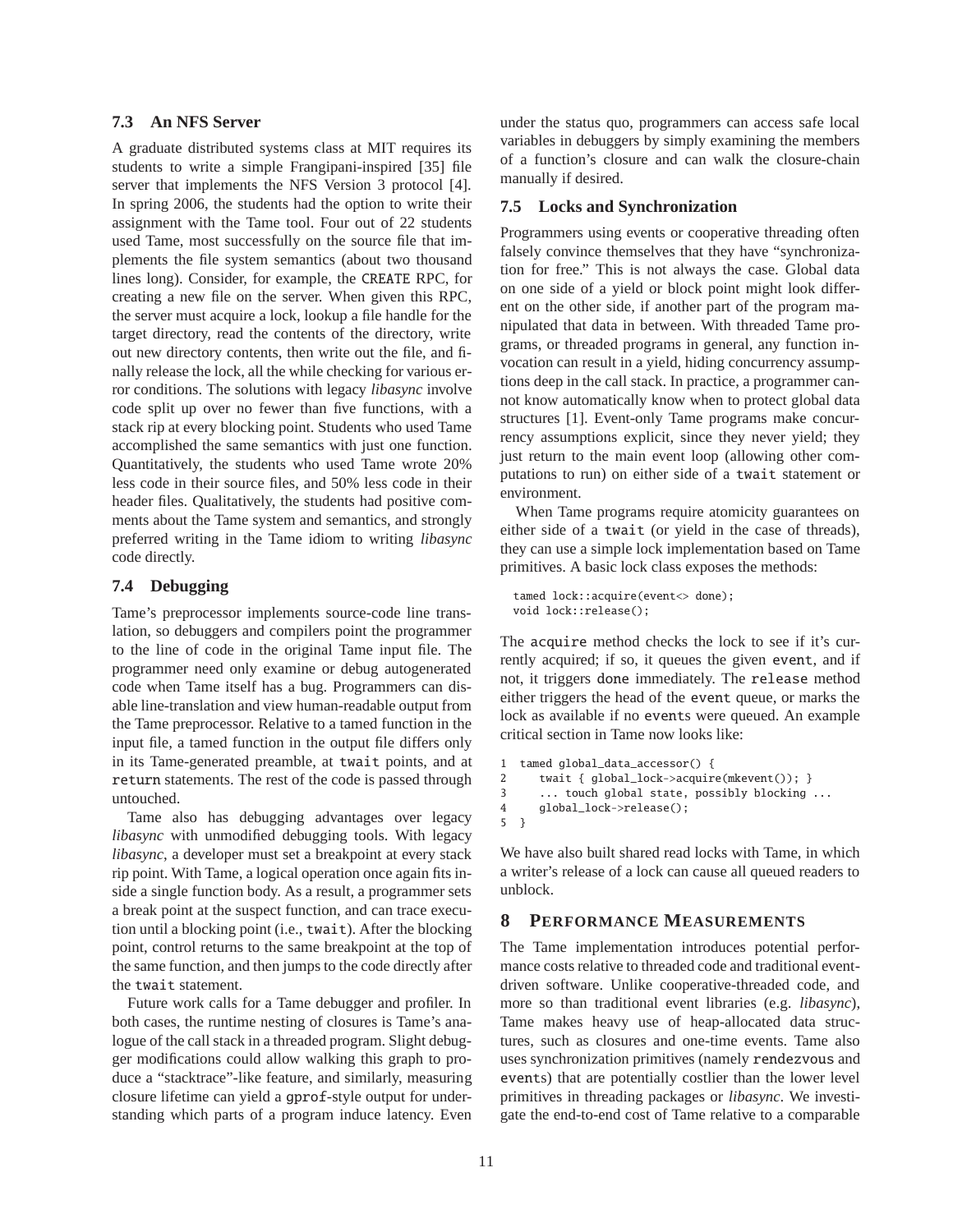|                              | Capriccio | <b>Tame</b> |
|------------------------------|-----------|-------------|
| Throughput (connections/sec) | 28.318    | 28,457      |
| Number of threads            | 350       |             |
| Physical memory (kB)         | 6.560     | 2.156       |
| Virtual memory (kB)          | 49.517    | 10.740      |

**Figure 7**: Measurements of Knot at maximum throughput. Throughput is averaged over the whole one-minute run. Memory readings are taken after the warm-up period, as reported by ps.

high-performance system, and conclude that Tame incurs no performance penalties and makes better use of memory.

# **8.1 End-to-End Performance**

A logical point of comparison for the Tame system is the Capriccio thread package [38]. Like Tame, it provides automatic memory management and cooperative task management; it is also engineered for high performance. The Capriccio work focuses its measurements on the simple "Knot" web server. We compared the performance of the original Capriccio Knot server with a lightly modified, tamed version of Knot. In selecting a workload, we factored out the subtleties of disk I/O and scheduling that other work has addressed in detail [25] and focused on memory and CPU use. We ran a SpecWeb-like benchmark but used only the smallest files in the dataset, making the workload entirely cacheable and avoiding link saturation.

For all experiments, the server was a 2-CPU 2.33 GHz Xeon 5140 with 4GB memory, running Ubuntu Linux with kernel 2.6.17-10, code compiled with GCC version 4.1.2, optimization level -O2. Because Capriccio does not compile with more recent compilers, it was compiled GCC version 3.3.5. Glibc and NPTL were both version 2.4. Though the machine has four cores, only one was needed in our experiments (neither Tame nor the other systems tested use multiple CPUs). Tame supports Linux's epoll, but its event loop was configured to use select in our benchmarks. Capriccio uses the similar poll call in its loop. We used an array of six clients connected through a gigabit switch, each making 200 simultaneous requests to the server. The servers were given a thirty-second "warm-up" time in which they pulled all of the necessary files from disk into cache, and then ran for a one-minute test. The results are shown in Figure 7.

The high level outcome is that under this workload, the Capriccio and Tame versions of Knot achieve the same throughput, but Tame Knot uses one-third the physical memory, and one-fifth the virtual memory. We note that neither Knot server in this scenario ever blocks: both servers use 100% of available CPU, even when idle. A version of the Tame server that blocks when there is no work to be done achieves a surprising 4,000 fewer connections per second on our benchmark machine. Another important optimization was to avoid dropping into the select loop when outstanding connection attempts could be accepted [3]. Microbenchmarks in Section 8.2 show the

| Operation                                 | Min  | <b>Median</b> | Mean |
|-------------------------------------------|------|---------------|------|
| Simple function call                      | 63   | 63            | 66   |
| Simple function call                      | 182  | 196           | 196  |
| with int allocation                       |      |               |      |
| Tame call $(\text{null} \, \text{fn}() )$ | 399  | 455           | 463  |
| wrap()                                    | 2.17 | 224           | 231  |
| qettimeofday()                            | 2618 | 2660          | 2781 |

**Figure 8**: Cost of system calls and *libasync* and Tame primitive operations, measured in cycles.

select loop is expensive relative to other Tame primitives.

Optimizing Capriccio Knot's performance required manual tuning. The size of the thread pool must be sufficiently large (about 350 threads) before Capriccio Knot can achieve maximal throughput. Threads' stack sizes must also be set correctly—stacks that are too small risk overflow, while stacks that are too big waste virtual memory—but the default 128 kB per stack sufficed for these experiments. Capriccio can automate these parameter settings, but the Knot server in the Capriccio release does not use automatic stack sizing, and manual thread settings were more stable in our tests. Further work could bring Capriccio's memory usage more in line with Tame's, but we note that Tame achieves its memory usage automatically without changes to the base compiler.

Memory allocation in Tame Knot happens mainly on the heap, in the form of event and closure allocations. In our test cases, we noted 12 closure allocations and 12.6 event allocations per connection served. We experimented with "recycling" events of common types (such as event<>s) rather than allocating and freeing them each time. Such optimizations had little impact on performance, suggesting Linux's malloc automatically optimizes Tame's memory access pattern.

### **8.2 Microbenchmarks**

We performed microbenchmarks to get a better sense for how Tame was spending its cycles in the web benchmark, and to provide baseline statistics for other applications. A first cost of Tame relative to thread programming is closure allocation. We measured closure costs with the most basic tamed function that uses a closure:

```
1 static tamed nullfn()
     2 { tvars { int i(0); } i++; }
```
For comparison, we also measure a trivial function, a function that performs a small heap allocation, *libasync*'s closure-approximating function (i.e., wrap), and a trivial system call (gettimeofday). In each case, an experiment consisted of executing the primitive 10,000 times, bracketed by cycle counter checks. We ran each experiment 10 times and report averaged results over the 10 experiments, and the median results over all 100,000 calls. In all cases, the standard deviation over the 10 experiments was within 5% of the mean. Figure 8 summarizes our results: entering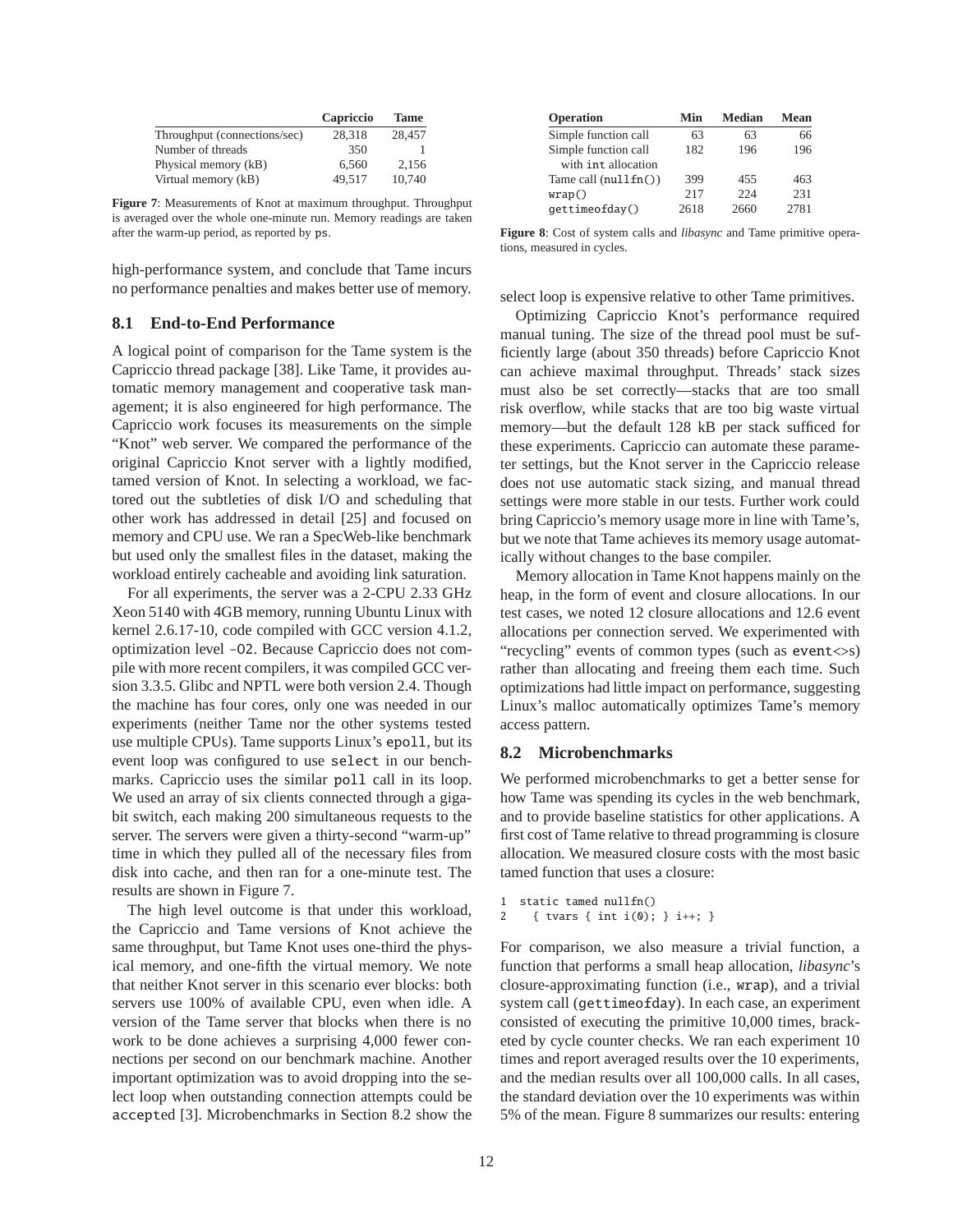a tamed function is about 2.2 times the cost of a simple function with heap allocation, and 1.8 times the cost of a wrap invocation.

A second function, benchfn, measures Tame overhead when managing control flow:

```
1 static tamed benchfn (int niter, event<> done) {
2 tvars { int i; }
3 for (i = 0; i < niter; i++)4 twait { timer(0, mkevent()); }
5 done.trigger();
6 }
```
Line 4 of benchfn is performing Tame's version of a thread fork and join. A call to mkevent and later twait is required to launch a potentially blocking network operation, and to harvest its result. Unlike a *libasync* version of benchfn, the tamed version must manage closures, an implicit rendezvous, and jumping into and out of the function once per iteration. We compare three versions of benchfn: with an implicit rendezvous, with an explicit rendezvous, and with only *libasync* features.

We ran all versions with niter=100, and repeated the experiment one thousand times. The results are presented in Figure 9. All experiments spend a majority of cycles in the core select loop. The benchfn that uses an implicit rendezvous is only slightly more expensive, performing within 2% of the native *libasync* code. Tame's lowlevel implementation special-cases the implicit rendezvous, reducing memory allocations and virtual method calls along the critical path. Hence, the benchfn version that uses an explicit rendezvous runs about 6% slower still. We also experimented with replacing *libasync*'s native scheduler with that of the PTH thread library, as is required when running Tame with thread support.

Based on these benchmarks, we can estimate how Tame Knot's CPU time is spent. Tame Knot uses 81,877 cycles for each request. Assuming the microbenchmark results hold, and given Tame Knot's use of 12.6 events and 12 closure allocations per request, roughly 7.6% of these cycles are spent on event management and 6.8% on closure management, with the remainder going towards system calls and application-level processing.

Figure 9 also gives similar benchmarks for a version of benchfn written in pure thread abstractions,

```
1 static void noop() { pthread_exit(NULL); }
2 void benchfn_thr(int niter) {
3 for (int i = 0; i < niter; i++) {
4 pthread_t t;
5 pthread_create(&t, NULL, noop, NULL);
6 pthread_join(t, NULL);
7 }
8 }
```
and a version using Tame's thread wrappers:

```
1 static void noop_tame() {}
```

| <b>Function</b>           | <b>Cycles</b> | <b>In Core</b> | <b>Outside</b> |
|---------------------------|---------------|----------------|----------------|
| benchfn without Tame      | 5.251         | 4.906          | 344            |
| benchfn with twait $\{\}$ | 5,331         | 4,840          | 491            |
| with PTH core loop        | 6,010         | 5,476          | 534            |
| benchfn with $twait(r)$ ; | 5,642         | 4,887          | 755            |
| with PTH core loop        | 6,565         | 5,678          | 887            |
| benchfn_thr in PTH        | 37.540        |                |                |
| in NPTL                   | 28,803        |                | ۰              |
| in Capriccio              | 7,892         |                | ۰              |
| benchfn_tame_thr          | 64.957        |                |                |

**Figure 9**: Results from running the benchfn code in 1,000 experiments, with niter=100. Costs shown are the average cycles per iteration, averaged over all experiments. These costs are broken down into cycles spent in the core event loop, and time spent outside.

```
2 void benchfn_tame_thr(int niter) {
3 for (int i = 0; i < niter; i++)4 twait { tfork(wrap(noop_tame)); }
5 }
```
A thread allocation and join is five to seven times as expensive as an event allocation and join in Tame when using standard Linux libraries like PTH and NPTL. Tame's thread wrappers added additional overhead relative to native PTH since they require locks and condition variables. Capriccio is much faster and competitive with Tame. Traditionally, threaded programs allocate threads not quite as cavalierly as benchfn\_thr; they might use threadpooling techniques to accomplish more than one operation per thread. However, examples like those in Sections 3.2 and 3.3 and those in real-world Web site programming (Section 7.2) benefit greatly from repeated thread creation and destruction. Tame primitives are certainly fast enough to support this.

In sum, Tame's primitive operations are marginally more expensive than *libasync*'s and roughly equivalent to those of a good thread package. The observed costs are cheap relative to real workloads in network applications.

# **9 SUMMARY**

Tame confers much of the readability advantage of threads while preserving the flexibility of events, and modern thread packages have good performance: the cliched performance/readability distinction between events and threads no longer holds. Programmers should choose the abstraction that best meets their needs. We argue that event programming with Tame is a good fit for networked and distributed systems. The Tame system has found adoption in real event-based systems, and the results are encouraging: fewer lines of code, simplified memory management, and simplified code maintenance. Our hope is that Tame can solve the software maintenance problems that plague current event-based systems, while making events palatable to a wider audience of developers.